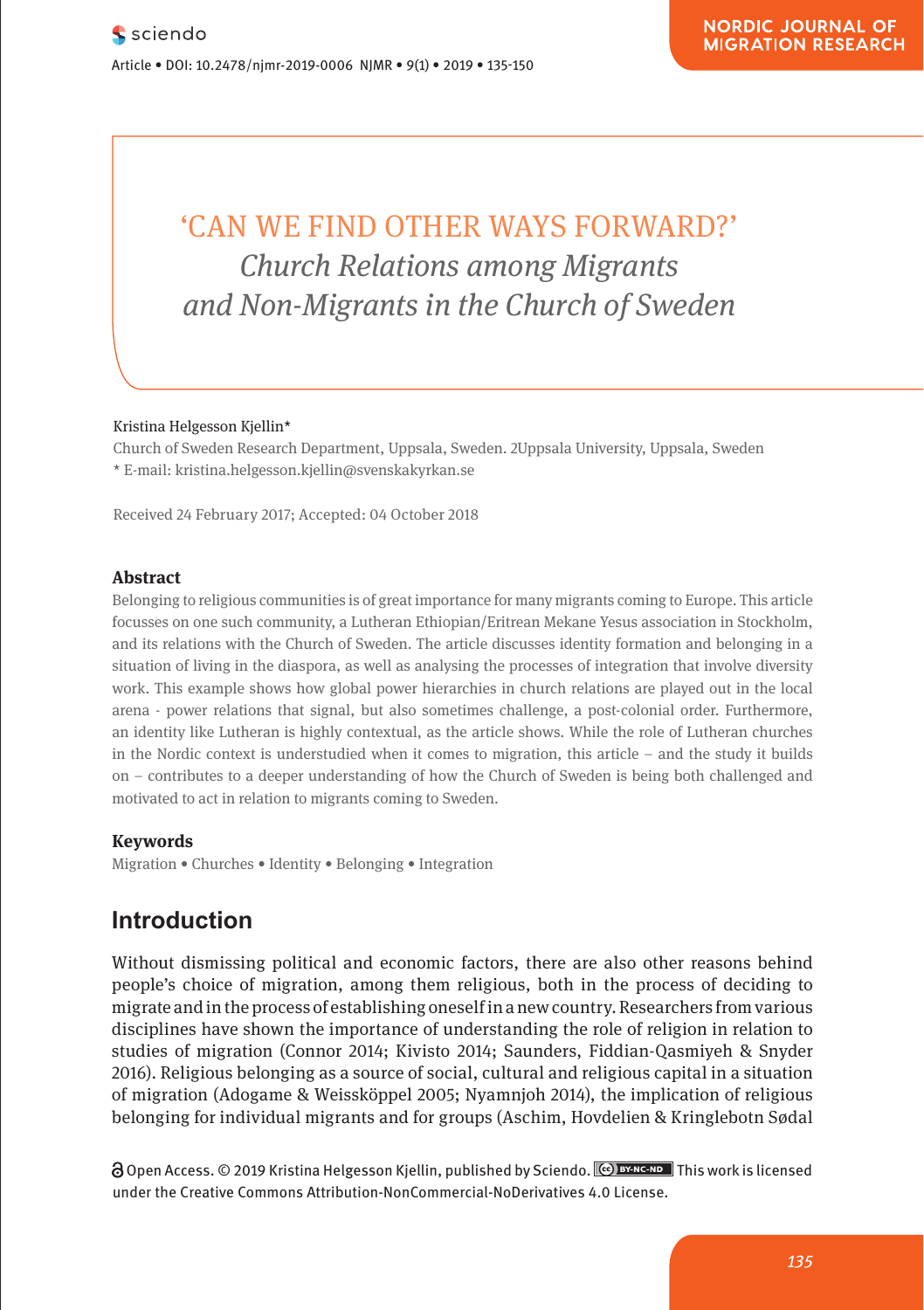2016) as well as the changes that religious belonging and identities undergo in a situation of migration (Frederiks & Nagy 2016; Ebaugh & Chafetz 2000) are some of the themes brought up in the literature. The importance of identifying global patterns, without losing sight of local particularities in the study of religion and migration, is furthermore emphasised (Connor 2014; Kivisto 2014).

Church belonging among African migrants coming to Europe is another theme in the research literature on religion and migration (Adogame 2013; Alvarsson 2016; van Dijk 2004), which highlights post-colonial church relations on a global scale (ter Haar 2008). It is often the case that African migrants establish their own churches, and these churches seldom have relations with the established churches and denominations in the country of destination. However, there are also examples of church relations between the so-called migrant churches and the established churches in the host community. In this article, I analyse one such example from the Swedish context, which involves two Lutheran churches arising from very different contexts, namely, a local Mekane Yesus association (the Ethiopian Evangelical Church Mekane Yesus), which is part of the Church of Sweden in one of the suburbs of Stockholm, and the Church of Sweden.

The Ethiopian Evangelical Church Mekane Yesus (henceforth Mekane Yesus) was founded in 1959 and resulted from the mission work carried out by the Church of Sweden and its missionary branch *Evangeliska Fosterlandsstiftelsen* (EFS) in Eritrea from 1866 onwards, as well as in Ethiopia from 1904 onwards (Gebremedhin 2008: 89–90). Thus, there are strong connections between Mekane Yesus and the Church of Sweden, which go a long way back and which continue today, in particular, through the economic means that the Church of Sweden provides Mekane Yesus with in order to support the humanitarian work that it carries out in Ethiopia. Even today, the Swedish influence can be found in Ethiopian churches, for instance in the form of psalms and other elements in the church service.

By focussing on the relationship between Mekane Yesus and the Church of Sweden, I want to highlight how power dynamics in global church relations are played out in the local arena, relations that involve several of the themes brought up above, such as constructions of identity, religious belonging, as well as aspects of integration that involve diversity work. Integration in this context is about the mutual process among members and employees in these two churches to get to know one another, to find common ground for celebrating church services together and for social involvement with one another. Diversity work involves dealing with practical situations that occur, as well as processes of reflection among the employees and volunteers involved. The relationship between these two Lutheran churches is characterised by different expectations based on highly different experiences and needs. Theological and aesthetic differences are also stumbling blocks in the relationship. Building on anthropological fieldwork, the article gives voice to leaders and members of both Mekane Yesus and the Church of Sweden and points at dynamics that today are affecting migrants in Europe as well as the established European religious institutions and churches, such as the Church of Sweden. While the role of Lutheran churches in the Nordic context is understudied when it comes to migration (Aschim, Hovdelien & Kringlebotn Sødal 2016: 10), as are the topics on how beliefs and religious practices among 'non-migrants' in destination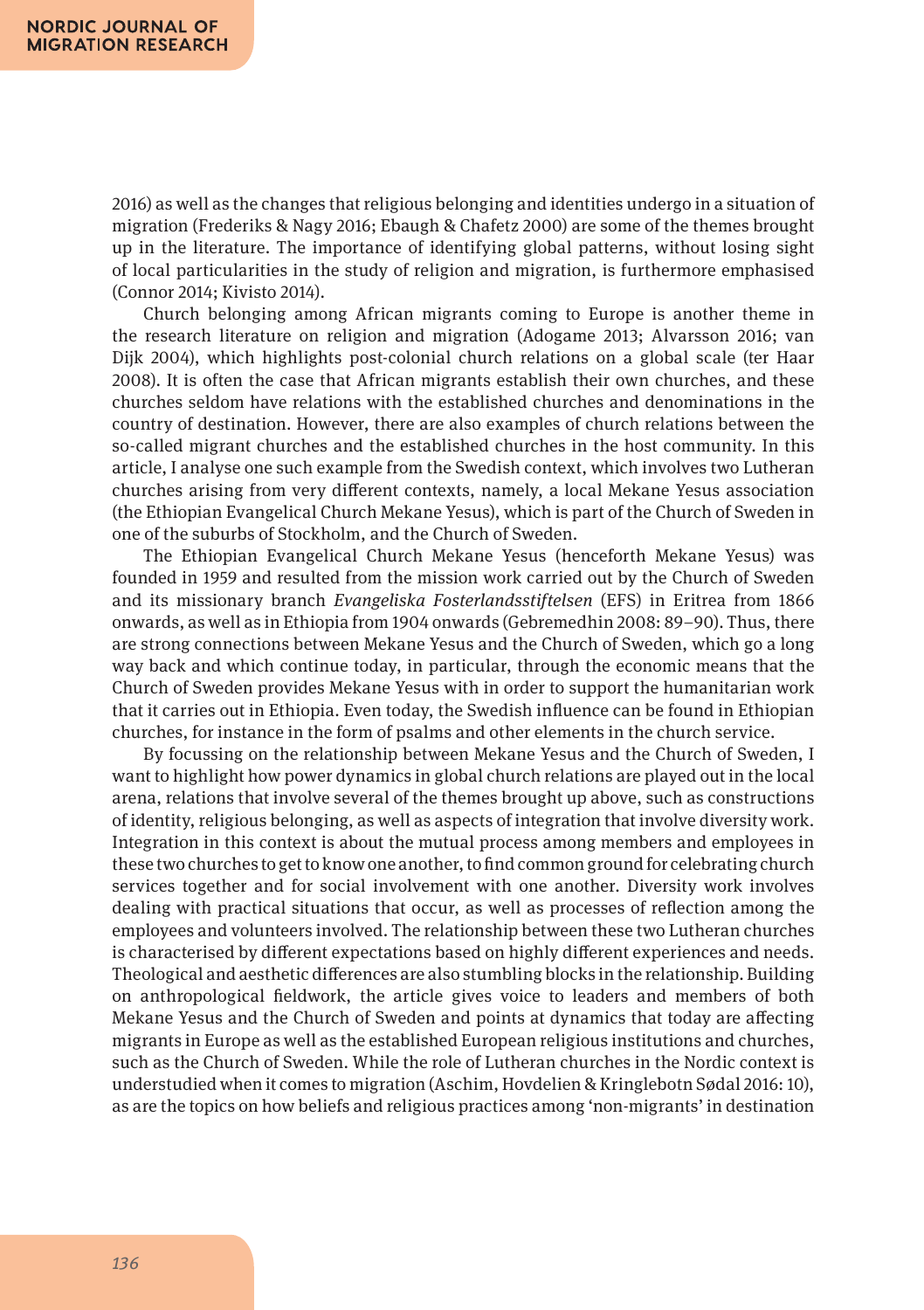countries are being affected by migration (Frederiks 2016: 25), this article contributes to a deeper understanding of how the Church of Sweden is being both challenged and motivated to act in relation to migrants coming to Sweden.

# **Diversity Work, Identity and Different Capitals**

The theoretical perspectives that I find useful in order to understand the empirical material in this study, are Sara Ahmed's (2012) perspective on diversity work and Afe Adogame's (2013) discussion on the various capitals that belonging to a religious fellowship brings about. These perspectives can help us understand the various positions that come out in this ethnographic case: on the one hand, the employees in the Church of Sweden, representing the majority society; and on the other hand, the leaders and members of the Mekane Yesus association, coming from Ethiopia and Eritrea.

Starting with Ahmed (2012: 174), literature emphasises that diversity work implies both practical and reflective processes that often go hand in hand. When a practical situation occurs, such as for instance in a church service where people with different cultural/national and/or Christian/religious backgrounds come together, there are differences that come to the surface regarding how to do things, and these situations often lead to reflective processes among those involved, reflections that not the least are about questions of identity. Ahmed (2012: 174–175) furthermore presents a picture of diversity work as a process of turning walls into tables, where it is possible to sit down and meet, as well as try to understand one another and – through dialogue –try to get closer to the questions that diversity imply. The wall does not disappear, but it takes on another form: 'Only the practical labor of "coming up against" the institution *allows this wall to become apparent*. To those who do not come up against it, the wall does not appear – the institution is lived and experienced as being open, committed, and diverse' (Ahmed 2012: 174). These 'walls' – norms, values and practices – can be found at various places within an organisation. By being situated in culturally and religiously diverse suburbs, my informants – the majority being employees in the Church of Sweden, representing the majority society – have become highly aware of many of these 'walls' in the Church of Sweden and, in different ways, they are challenging the norms and the more-or-less taken-for-granted practices. The empirical material for this study, a part of which is presented in this article, exemplifies such processes of turning walls into tables that both bring about conflicts as well as enable conversations and dialogue. They are by no means smooth and easy processes; rather, they involve practical situations where values, norms and practices are being challenged, and where human relations are both deepened and disputed.

Building on Bourdieu, Adogame (2013: 103–106) emphasises how the African churches and the Christian faith offer their members a social, cultural and religious/spiritual capital, which, in many ways, is decisive in a situation where they have left their country of origin and are in a situation where they need to re-establish themselves. The social capital consists of the relationships and networks that belonging to a church offer. This includes both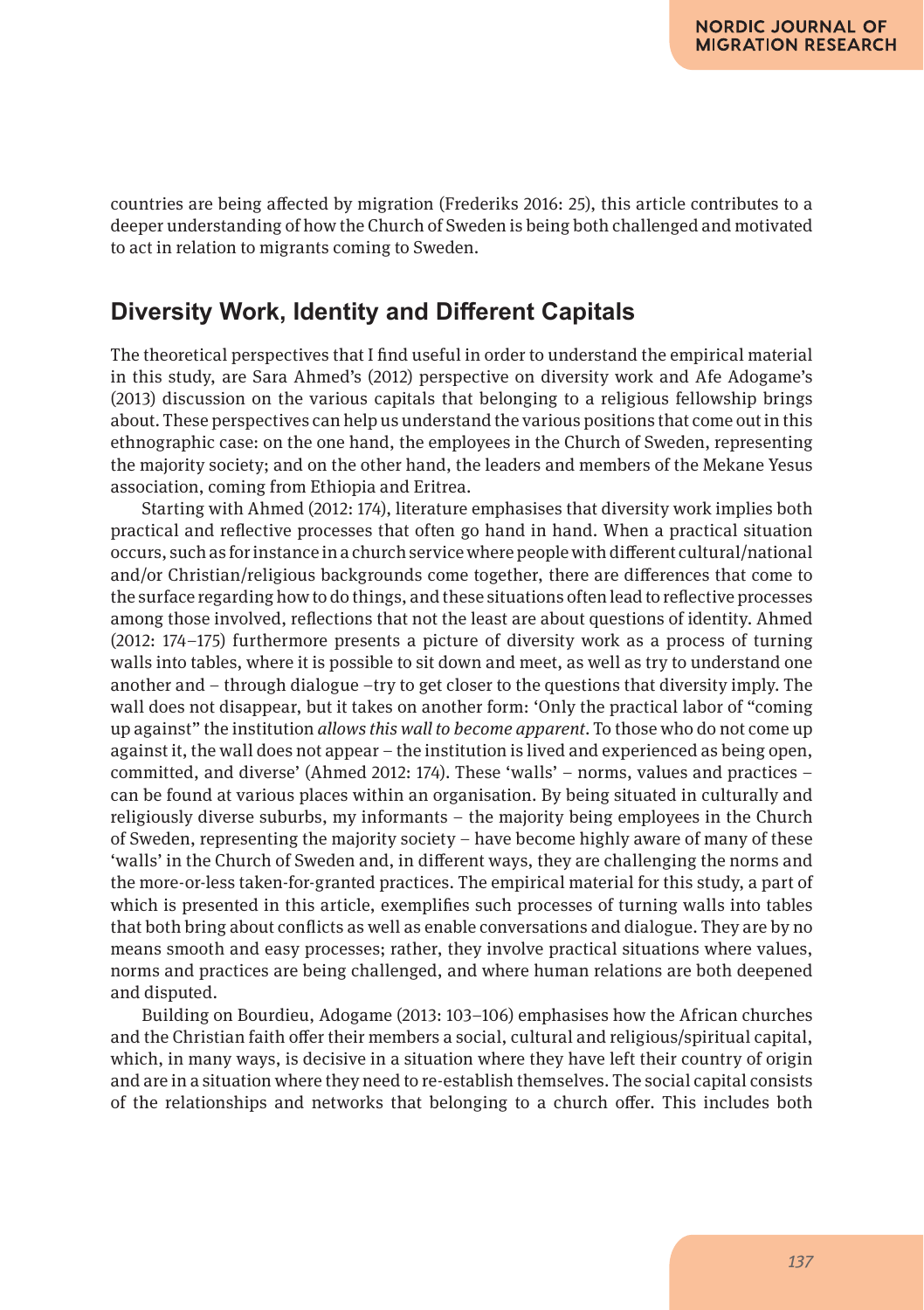expectations and obligations, norms, support and reciprocity (Adogame 2013: 103–104). The cultural capital consists of values, knowledge and belief systems (Adogame 2013: 105), while the religious/spiritual capital comes with the involvement in a religious community and involves religious identity, values, moral and visions (Adogame 2013: 106). These different forms of capital are closely intertwined and need to be understood in relation to one another, as Adogame emphasises. They can work in both including and excluding ways, and they have both positive and negative effects on the lives of people (Adogame 2013: 106–110), for instance when it comes to processes of integration in the new country of settlement.

Both of these perspectives, namely Ahmed's approach to diversity work and Adogame's reasoning on the various forms of capital, deal with the construction of identities. Identities are complex: both constant and changing, situational (Goldstein-Kyaga & Borgström 2012: 14–15) and always constructed in relation to something or someone. The relationship that I describe in this article between the Church of Sweden and Mekane Yesus involves constructions of identities that simultaneously work in uniting and fragmenting ways, as I discuss later on.

# **The Church of Sweden**

The Church of Sweden has, for centuries, played an important role in creating a sense of a national Swedish identity. The idea of a 'folk church' combined notions of nation, people and church. Ever since the reformation, the Lutheran–Evangelical church has functioned as a kind of node for ideas about the Swedish nation (Gerle 2007: 173). In the year 2000, church and state separated, and in a changing society characterised by both secularism and religious diversity, the Church of Sweden is presently in a situation where it partly needs to redefine itself as one church among many.

Despite the changing role of the Church of Sweden, it still has >6 million members and continues to hold a strong position in society as the largest civil society organisation, and during the past few years, this has become particularly clear in relation to the relatively high number of refugees who have come to Sweden. The church is often taking a leading role in various projects in relation to refugees, and the Swedish government is also expecting the church to do that (Helgesson Kjellin 2015: 78). Research furthermore shows that the Church of Sweden continues to play an important role for many Swedes, particularly in the big events in one's life, such as baptisms, weddings and funerals (Bromander 2005: 71).

The Church of Sweden has long and often strong relations with churches globally, not least through the Lutheran World Federation and the World Council of Churches. These relations were often formed during mission work in the late-nineteenth and early-twentieth centuries, when churches from the North/West carried out mission work in Africa, Asia and Latin America. Over the years, these relations have changed, not least due to the political changes that have transformed church relations, for instance on the African continent. These changing power relations between churches on a global level bear consequences also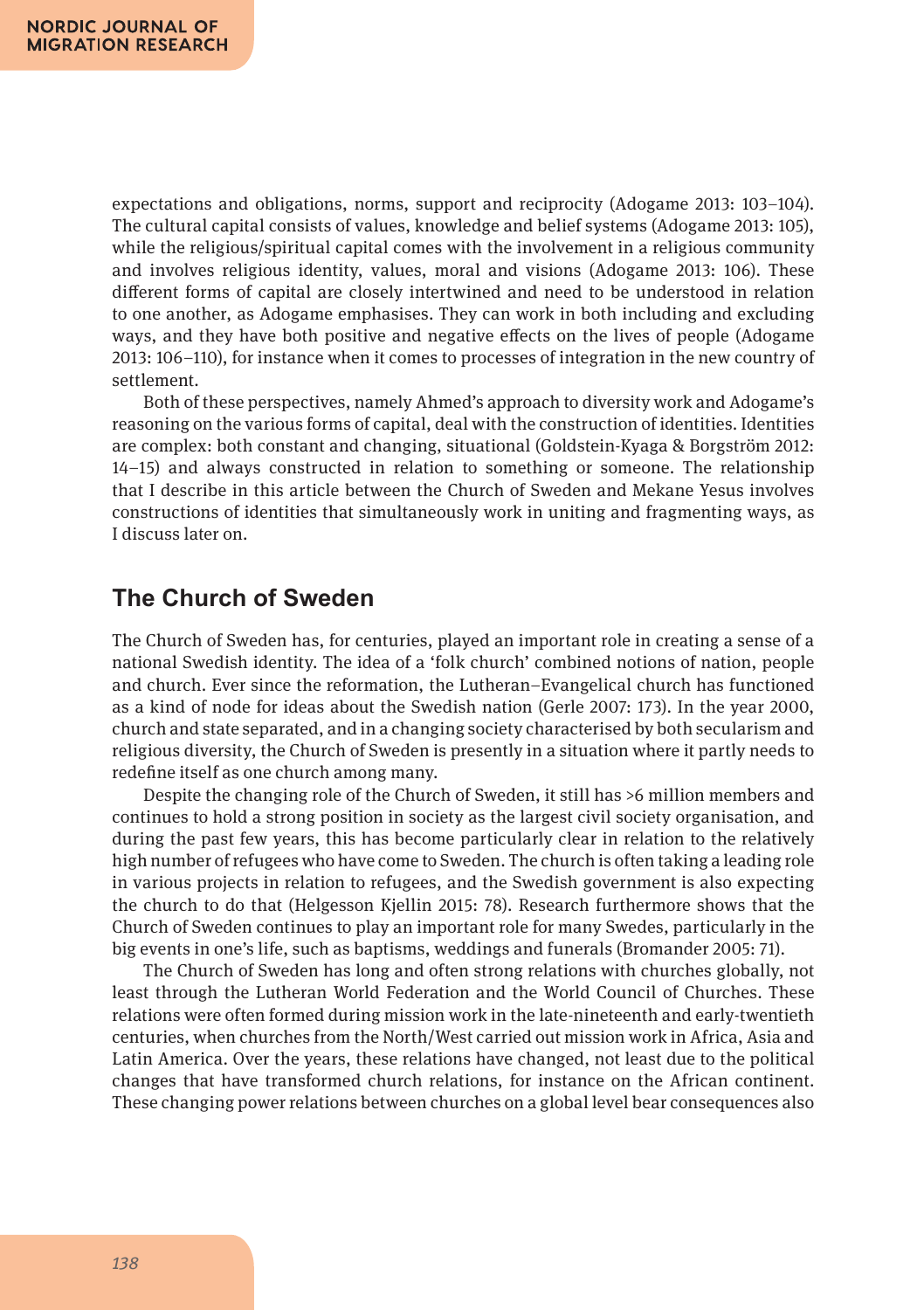at the local level, for instance in the parish in southern Stockholm, which is the focus of this article.

With the legacy of being a state church, where church membership was closely connected to nationality and citizenship, and with the history of being a strong and richmajority church on the global level, a changing Swedish society and the changing power relations globally among churches challenge the Church of Sweden in various ways.

# **The Study**

The present study is based on ethnographic fieldwork conducted between March 2014 and May 2015 in one parish situated in southern Stockholm, Sweden.1 Focus for the study that the article builds on is a network of parishes in the Church of Sweden, called 'The Future Lives with Us'.<sup>2</sup> The network consists of 25 parishes in the Church of Sweden, all situated in suburbs characterised by cultural and religious diversity, as well as by great social needs. The parishes in the network are all involved with diversity work, and one of the goals of the network is to raise issues of cultural and religious diversity in the Church of Sweden both for reflection and in order to challenge and question taken-for-granted ways of doing things in the church.

The overall aim of the research project was to describe and analyse the practical and reflective diversity work that is taking place in this context. Some of the questions that were guiding me in the overall study were as follows: What does diversity work entail in this context? How are both openness and boundaries being manifested? And how is power being shown in different kinds of situations? The empirical material and the analysis deal with issues of identity: What kind of church do we want to be? What values and theological interpretations are non-negotiable, and what is negotiable? How can churches be rooms for integration, where migrants coming to Sweden are given space to contribute as well as experience a sense of belonging? Whereas diversity can entail many things, for instance ethnicity, class, sexual orientation and diversity across religions, this study mainly deals with Christian diversity, when Christians with other national and/or cultural backgrounds get involved in the Church of Sweden.

The network is a grassroots movement among employees and volunteers, formed with the aim of supporting one another and to share experiences of what it means to be a Lutheran church in areas characterised by cultural and religious diversity, and where few of the residents are members of the Church of Sweden. The fact that these parishes have relatively few members does not mean that they do not have a lively church life. On the contrary, every day people come to these churches for various reasons, even if they are not members of the church or even call themselves Christians. The churches in these suburbs are experienced as 'living rooms'; people come there to have a cup of coffee, to read a newspaper, to participate in a language course, to pray or to talk to one of the employees. Not least is the diaconal work, of great importance. When all other doors are closed, the Church of Sweden is experienced to be a gateway into the Swedish society. The church services on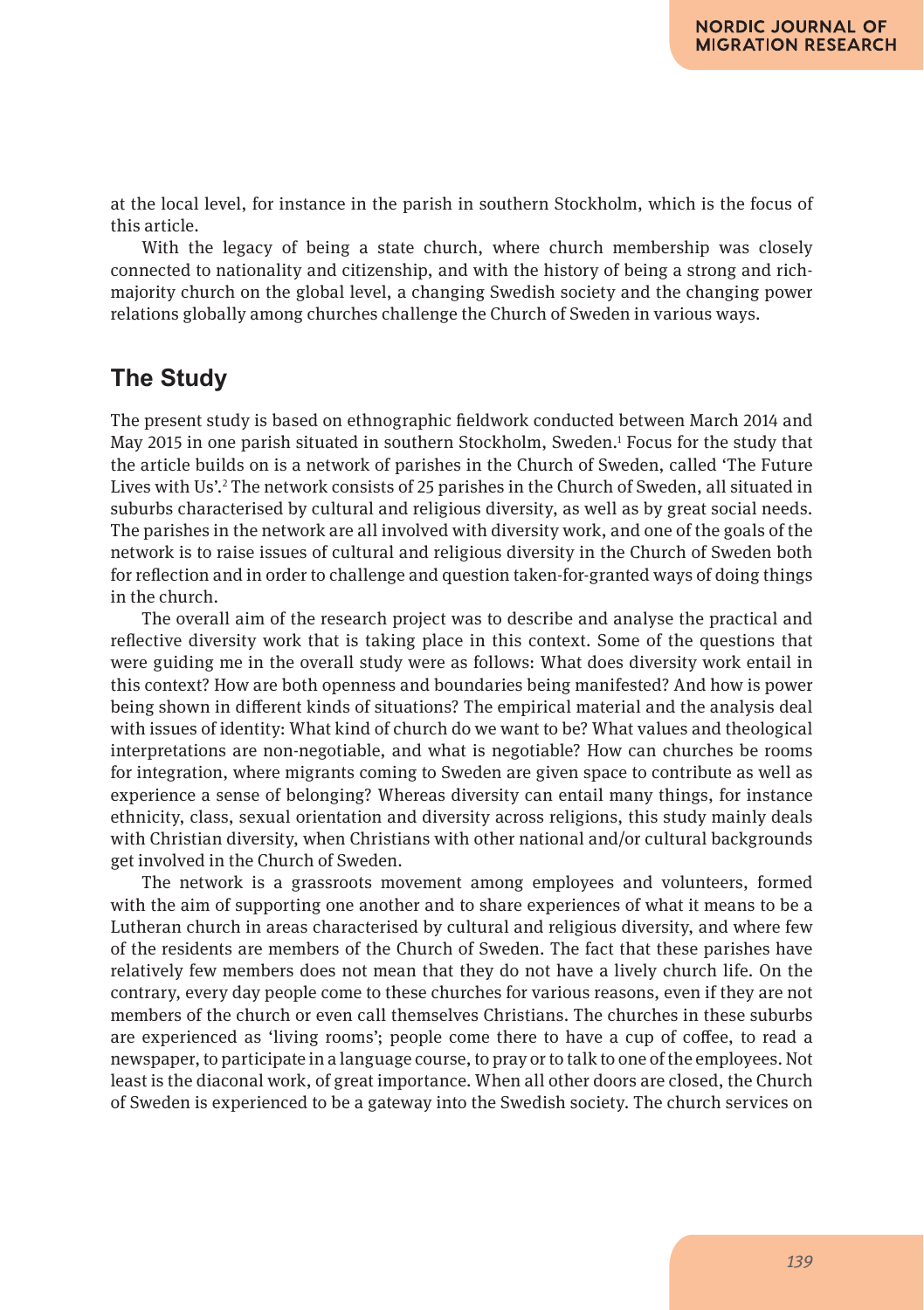Sundays draw people from various Christian and religious traditions and, compared to the negative statistical curves when it comes to attendance in church services in the Church of Sweden as a whole, the employees and active members in the parishes in the network tell of full churches on Sunday mornings.

Although the focus for my fieldwork was the parish in southern Stockholm, I also carried out fieldwork in the network as a whole. Participation at various gatherings at the network level and undertaking shorter field visits in the respective city where the network is represented were combined with in-depth, semi-structured interviews and closer participant observation in this parish in southern Stockholm. I interviewed 30 people, both men and women, who in various ways were involved with the work of the parish, either as employees or as volunteers, or as involved church visitors. The interviews were conducted in Swedish, sometimes with the help of an interpreter.

### **Mekane Yesus and Its Relationship with the Church of Sweden**

Due to war, political disorder and violence, thousands of Ethiopians and Eritreans have – over the past few decades – fled their home countries. Some of these refugees have come to Sweden and, in 2015, there were approximately 40,000 Ethiopians and Eritreans living in Sweden. Due to their presence in the Swedish society, various religious groups have been established, among them the EECMY or the Ethiopian Evangelical Church Mekane Yesus.3

Mekane Yesus means 'a house for Jesus', and with its membership of 7.2 million members, it is one of the largest Lutheran churches in the world. It is furthermore growing rapidly, not least on the Ethiopian countryside (Gebremedhin 2008: 89–90). Mekane Yesus has to a great extent been affected by the war and political violence that has plagued Ethiopia and Eritrea. Over the years, many church leaders were arrested and put in jail, and religion was seen by the Marxist regime as something that ought to be fought, particularly churches with roots in mission movements from Western, capitalist countries (Gebremedhin 2008: 94). The war has also resulted in conflicts and division within Mekane Yesus; polarisation along political lines, class and ethnicity, as well as language lines, have caused turbulence and various loyalties exist among the members. These divisions linger on even today.

In the year 2013, the leadership of Mekane Yesus declared that it would end its official relationship with the Church of Sweden and the Evangelical Lutheran Church in America (ELCA) due to different opinions on same-sex marriage. The decision resulted in a broken fellowship and has affected relations between Ethiopians and Swedes at various levels, also the relations in the parish in southern Stockholm. In my interviews, feelings of disappointment come across, and a deep mistrust as to how the church that once came with the gospel to Ethiopia and Eritrea has ended up in what is understood as being a fundamentally wrong interpretation of the Bible. This situation illuminates current global church divisions, not only among Lutheran churches, and can partly be understood due to the changing power relations between churches in the North and churches in the South.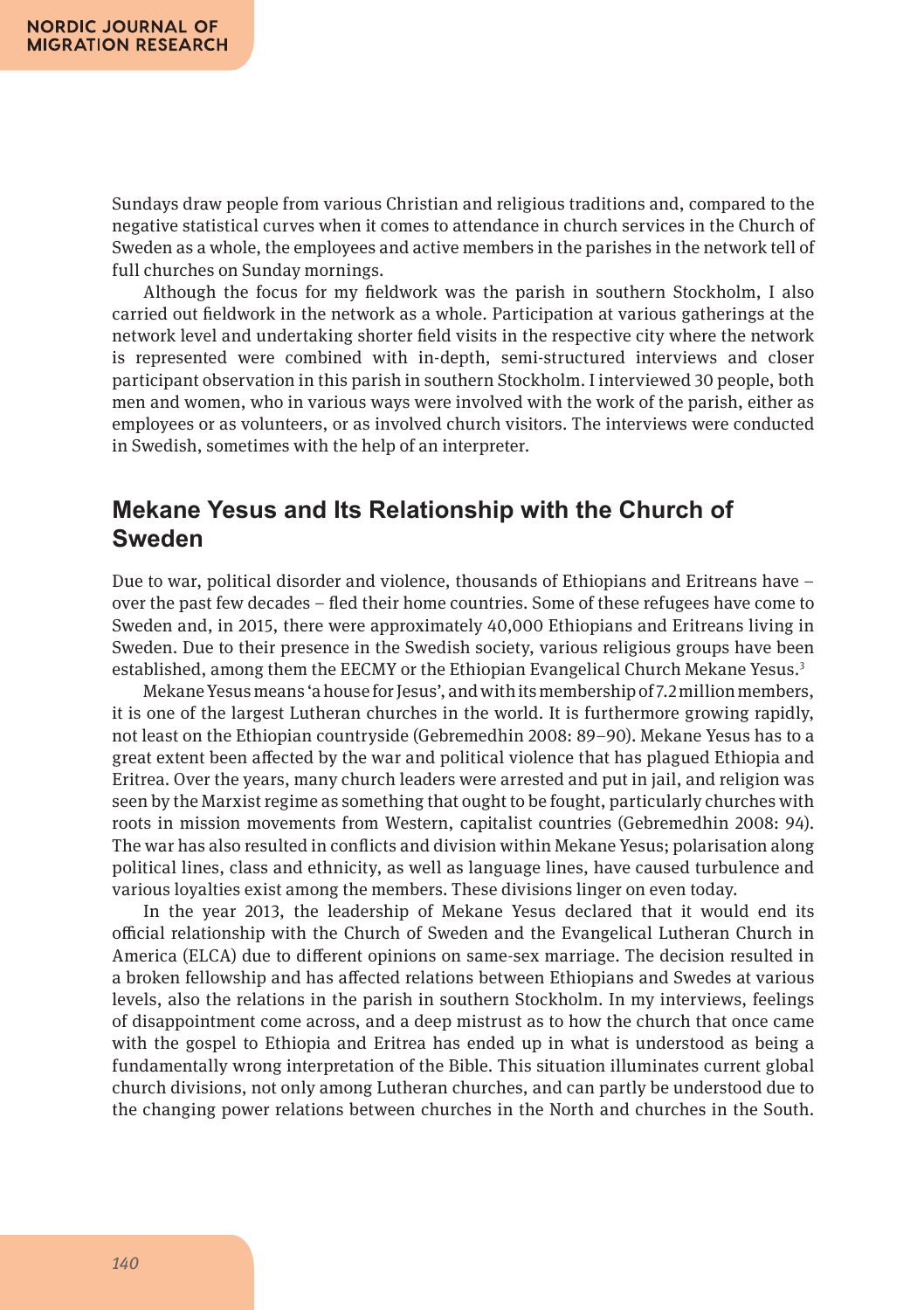These church relations have, to a great extent, been transformed during the second half of the twentieth century as part of the decolonisation process resulting in autonomous churches in the South wanting to decide themselves over theology and church politics (ter Haar 2008: 242). However, the fact that the Church of Sweden still provides support to the humanitarian work that Mekane Yesus is carrying out is just one example of many of how churches in the North continue to have strong power positions due to economic wealth. International church relations are still, to a great extent, affected by the colonial experience and the post-colonial situation.

There is a growing transnational fellowship of Mekane Yesus churches. Various networks exist, and the Mekane Yesus association in southern Stockholm plays a crucial role as one of the nodes for information and for networking internationally. Research shows how migration is an ongoing process, where home and belonging exist at several places at the same time (Adogame 2013: 9).In this situation, Mekane Yesus – as a worldwide church, with its head office in Addis Ababa – plays an important role in maintaining a sense of fellowship and common identity, despite long geographical distances.

This brief description regarding church relations between Mekane Yesus and the Church of Sweden is important in order to understand the relationship between the Mekane Yesus association and the Church of Sweden in the parish in southern Stockholm. The broken relationship at the official level between the two churches affects the relationship at the local level, although everyone involved is eager to emphasise the importance of having a continuous relationship, despite differences and difficulties in understanding one another.

# **Mekane Yesus in Southern Stockholm – Identity Construction and Belonging**

One of the members explains how it happened that a Mekane Yesus association was established in Stockholm almost 30 years ago: 'We used to go to a [Ethiopian] Pentecostal congregation, but we didn't feel at home there. Baptism and the communion were not done the way we're used to'. He wanted to baptise his child, but not in the Pentecostal congregation. He knew some other Ethiopians living in Stockholm, among them a man who was working as a priest in the Church of Sweden, and together, they decided to form a Mekane Yesus association. Three families began meeting every Saturday to celebrate church services and pray together. That is how it started. Since then, the association has continued to grow and continues to do so until today. He emphasises the Lutheran identity as being very important and how Pentecostals often are sceptical towards them, particularly when it comes to baptism of infants. This example of the relationship between Ethiopian Pentecostals and Ethiopian Lutherans shows the importance of not homogenising migrants with the same ethnicity or nationality. There are many factors, such as religious belonging, that point towards what Vertovec has called 'super-diversity', the great diversity that exists among migrants with the same ethnic or national background (Vertovec 2007: 1044–1049).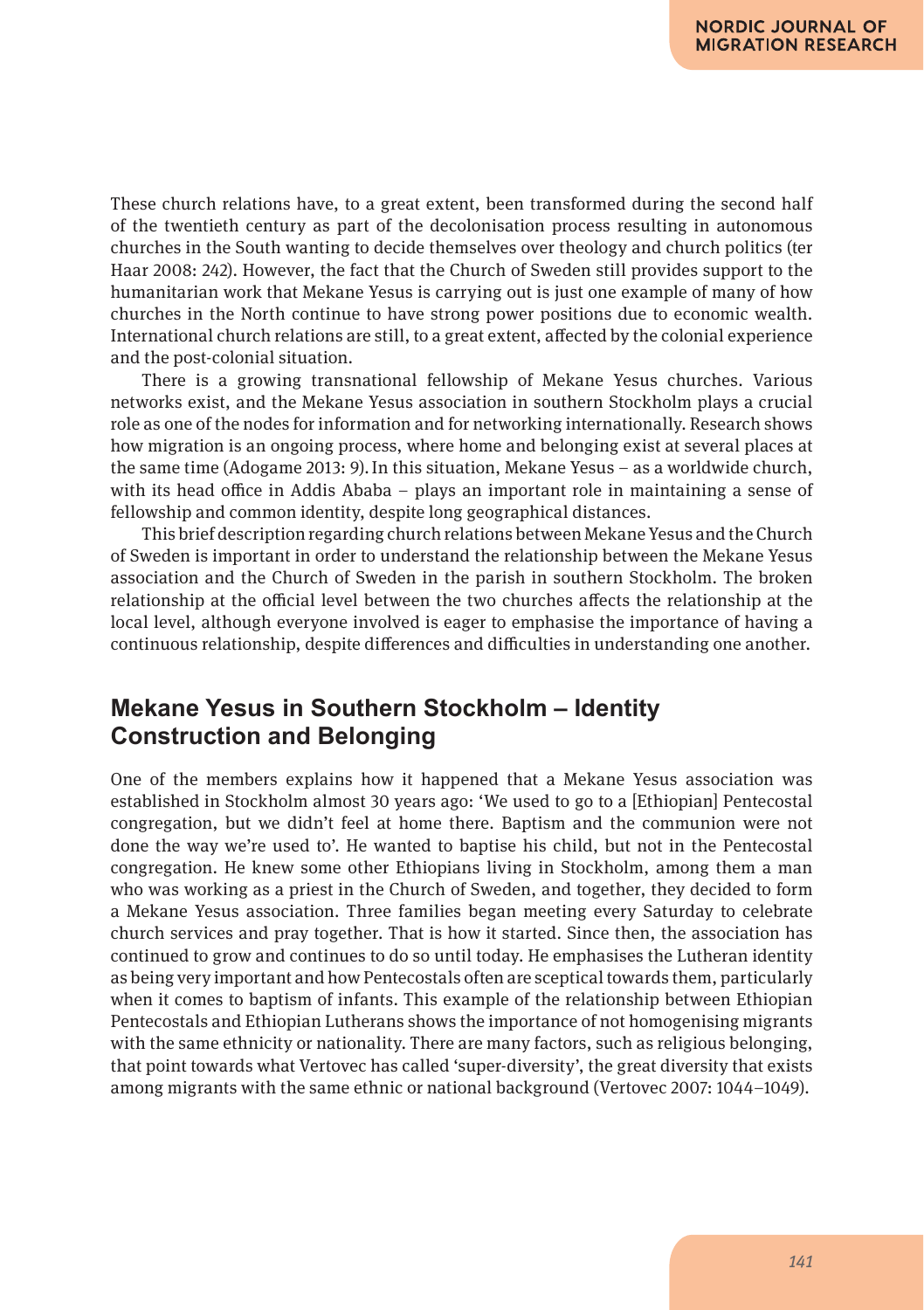Adogame (2013: 209–213) raises leadership to be of great importance in the process of founding a church or religious community. In this case, it was a combination of relations between three families that already knew each other hailing from Ethiopia and the fact that one of the men was already employed as a priest in the Church of Sweden that worked together and made it possible to become part of the Church of Sweden.

Then, why is it important to belong to Mekane Yesus? Language is a recurring aspect that is emphasised by those that I have interviewed. To be able to pray and sing in one´s own language is expressed as a very powerful experience. But language is not the only thing, being Lutheran is a strong identity that several bring up in conversations with me. One of the leaders says: 'I grew up in the Lutheran church. For me, the Lutheran church is not a closed church, but an open church. This openness gives me security and I also see it as a bridge between many different churches and branches. This identity gives me great freedom and many opportunities. Another man emphasises the common historical background in Ethiopia and Eritrea to be of great significance:

*I think it has to do with a sense of home. Mekane Yesus is the oldest Evangelical church in the country that goes way back to 1866 in Eritrea. Our fathers in Mekane Yesus have paid a price, we have that kind of background. We have existed in tension with the Orthodox Church that was on the side of the political power. The first evangelicals were persecuted, imprisoned and killed. And the theology also played an important role. The gospel, the good news, there was something dramatic about it. It liberated us from evil spirits, from fear, and the sense that you had to work, work, work in order to be accepted by God. The message of grace. [*...*] In Ethiopia this was a revolution, it changed everything. And the songs, everyone sang, and women could sit next to the men in church, the children were there. Education, health care, to be clean and diligent*...*it was a revolution. That feeling*... *Our fathers received all this and passed it on to the next generation. Our psalms, our choirs*...*it is a sense of being at home, of fellowship, that we're brothers and sisters, and that is what everyone wants to have here as well.*

What he brings up is the importance of cherishing a heritage, a heritage that their forefathers and mothers fought and suffered for. He describes how the message of the missionaries revolutionised societies and churches; everyone was welcome, women and men could sit together and the message of grace was liberating. But, he raises yet another aspect of why the identity of being part of Mekane Yesus is important: 'Mekane Yesus was a respected church. There were diplomats and ministers that were members. So it is that kind of feeling...' Over time, Mekane Yesus became a respected church, a heritage that is important to cherish, particularly in a situation of coming as a migrant to another country. In Ethiopia/Eritrea, many of the members in this association had prestigious jobs and positions in society, while in Sweden, it is not uncommon that many are stuck in a negative loop of short-term jobs and unemployment. This has, in some cases, resulted in bad selfesteem and depression (Gebremedhin 1997: 11). In such a situation, it is even more important to remember where one comes from and the kind of respect and status that one once had. The Lutheran identity that repeatedly is being emphasised in the interviews encompasses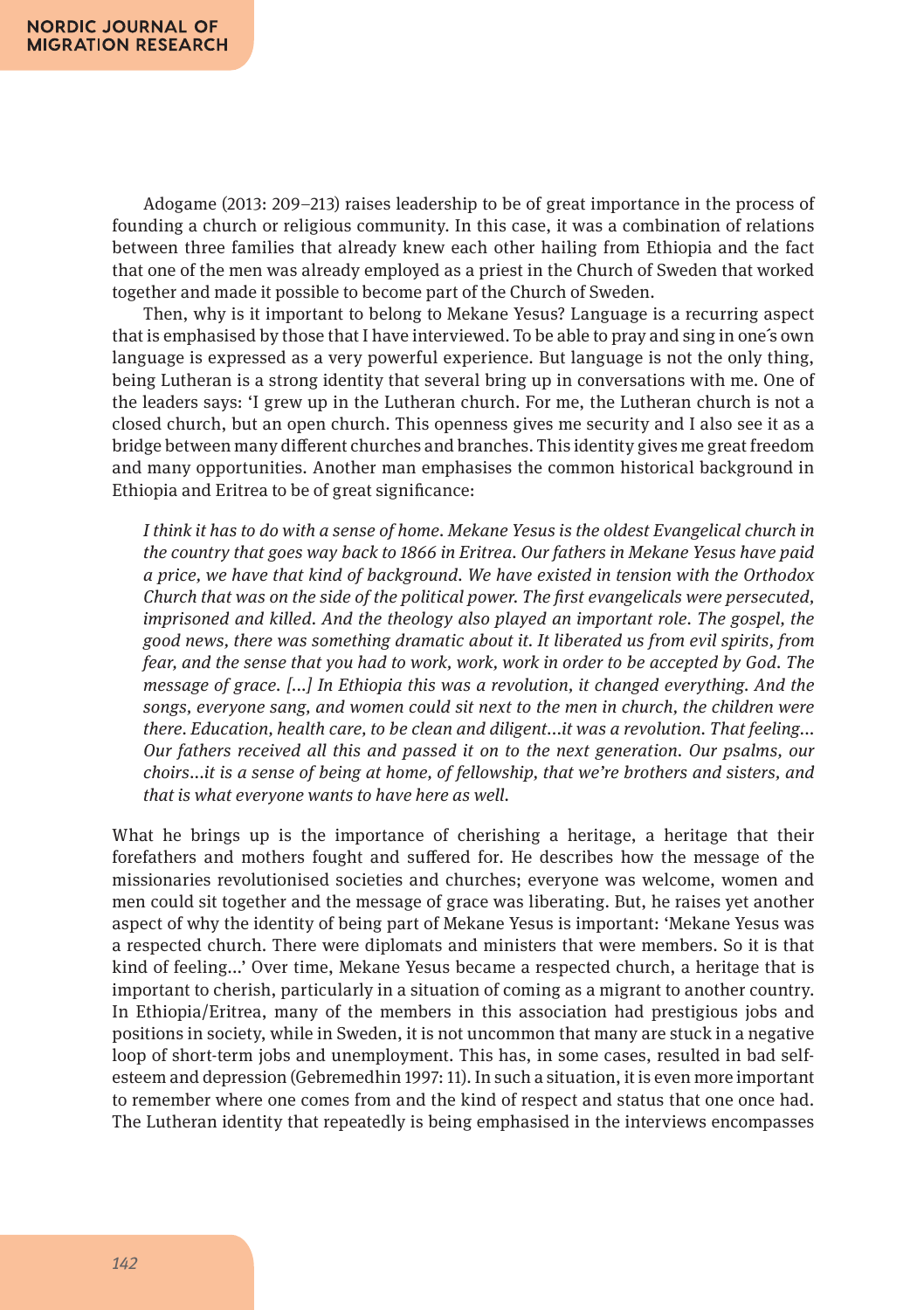many things: a heritage to cherish, ways of practicing the Christian faith, in contrast to – for instance – Pentecostals, and the particular songs that are being sung in the church service. These aspects are all intertwined in the concept 'Lutheran identity'. The Lutheran identity and belonging are also manifested through bodily attire, for instance among the choir singers through the wearing of a special dress.

Do religious communities, such as this one, contribute to integration in the new country, or does belonging to such a community hinder integration? According to Connor (2014: 72– 76), whether religion is a bridge or a barrier to integration depends on many things, not the least being what religious affiliation one has, as well as the country of destination. And as Nordin (2016: 34) notes, one can imagine that belonging to a majority church such as the Church of Sweden or to, for instance, minority churches in the Swedish context such as Orthodox churches, or African Pentecostal churches, greatly affects the prospects for integration into the wider society. One young man from Nigeria who has chosen to get involved in the Church of Sweden told me that he used to go to an African Pentecostal church in the Stockholm region, but now has chosen to join the Church of Sweden instead, thus hoping to get closer to Swedes and to the Swedish society. His example indicates what Nordin suggests, that it might be the case that church affiliation affects prospects for integration into the wider society.

The importance of religious communities for the individual members when it comes to various forms of support while settling in a new country is undisputed, although there are particularities to each situation (see for instance Connor 2014; Rose Ebaugh & Saltzman Chafetz 2000; Straut Eppsteiner & Hagan 2016). Adogame (2013: 103–107) emphasises the importance of religious communities when it comes to providing the members with a social, cultural and religious/spiritual capital that, in many ways, plays a crucial role for individuals who have left their country of origin and are trying to establish themselves in a new place. The religious community offers relationships and networks that often work in supportive ways for the individual, as well as offering religious identity, values, morals and visions. Connor (2014) shows, from a life course perspective, how the personal faith changes in the lives of migrants. Alvarsson (2016: 183–187) similarly emphasises that there are different phases that migrants experience during the identity construction; the identity of being a migrant successively changes to an identity of being an immigrant, although I would like to add that there are no clear-cut distinctions between these different phases. In this process, the religious community often functions as a home where there is place for nostalgia, and where understandings of time, place and memory are intertwined. Furthermore, the religious community is a place where stories can be told and listened to, and where individual experiences are interpreted in relation to the Biblical stories and in the collective of the fellowship (Alvarsson 2016: 187–188).

Petros, one of the leaders of Mekane Yesus in Stockholm, confirms the importance of a fellowship where social, cultural and religious/spiritual capital are intertwined:

*We that meet here have a similar background, the same language, we can share problems and difficulties with one another. For example, recently there were thirty Ethiopians*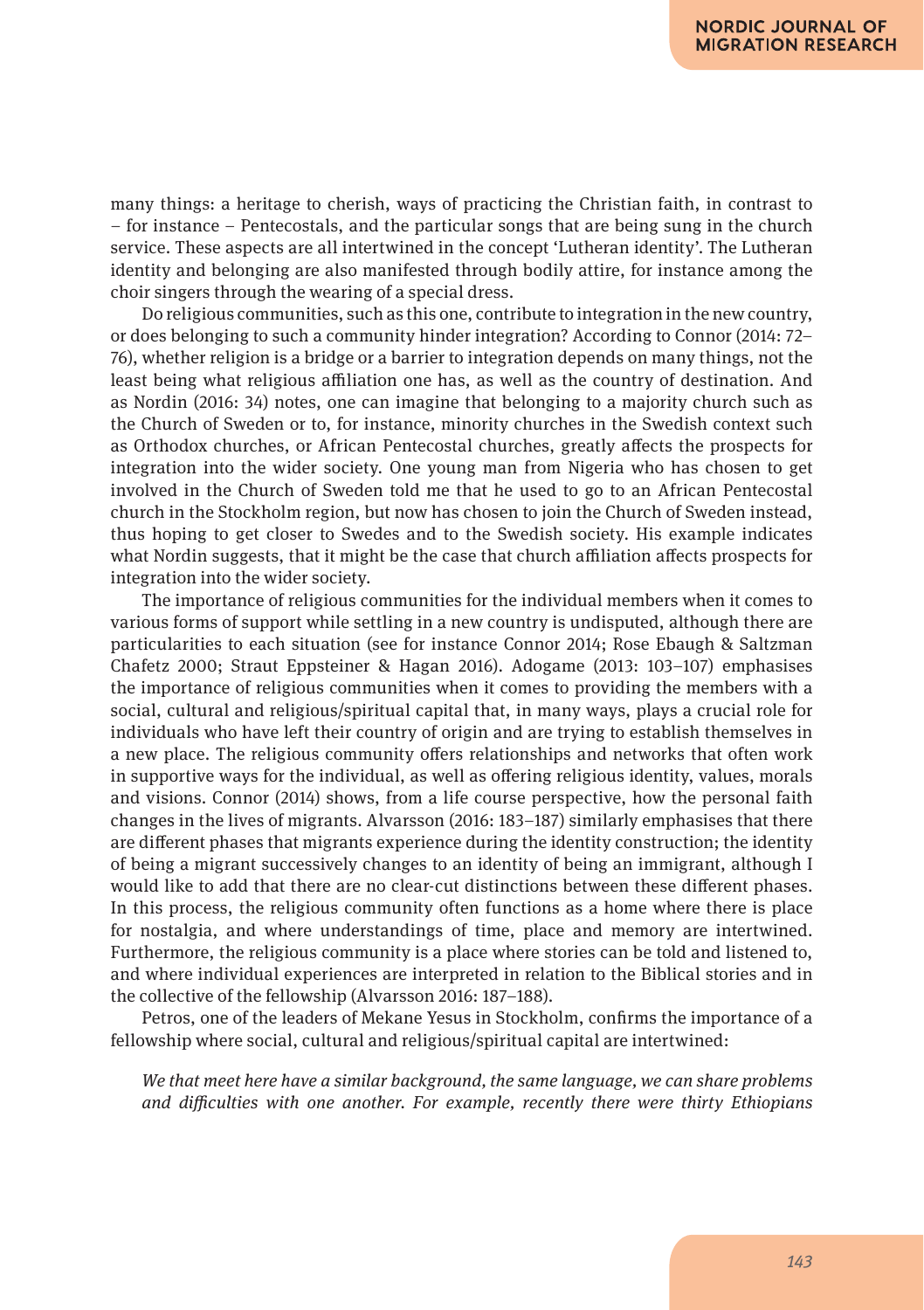*executed in Libya, it was important to meet and talk about that. People came here and cried and talked and that means a lot. But it is important to continue to integrate in society, and not only stay in this community. But it is also very important to meet like this, many wounds are healed that way. It is important to share similar experiences with one another and to be able to do it in the native tongue.*

What he underscores in this quote is that migration is a lifelong process and not a process with a clear beginning and a clear end. Rather, it is a continuous process where belonging and home exist both 'here' and 'there'. Relationships with family and friends 'back home' are maintained and, through remittances, social media, email and telephone, people living in the diaspora are involved in various ways with what happens in the country of origin (Kubai 2015: 83–85). The people that I have interviewed express that they identify themselves as both Swedes and Ethiopians: 'When I'm in Ethiopia, I long for Sweden, and when I'm here, I long for Ethiopia', as one person puts it.

To the members of the Mekane Yesus association in Stockholm, the belonging and fellowship that they experience there is important in a situation of migration and of living in the diaspora. Language, the cultural background and the common history go hand in hand with religious belonging, what they describe as the Lutheran identity. Furthermore, sharing meals on Saturdays after the church service is important for the fellowship that exists among those that come.

# **'...maybe it is the case that you cannot stand African expressions...'**

Despite the long-term relationship between the Mekane Yesus association and the Church of Sweden in this particular parish, it is not always easy to understand one another and work together, as leaders on both sides tell me. It has become even more difficult after the broken official relationship between the two churches. There is a lack of trust, I am being told. The vicar in the parish tells about an episode that happened just before Christmas:

*Can I tell you about an episode*...*It was just before Christmas. We were out on the square handing out glogg and ginger bread to people passing by and telling about our Christmas programme. Then, we discovered that there was a group from Mekane Yesus on the square, evangelising with loud music playing. Those from us experienced that the woman evangelising was performing in a way that felt very different from what we are used to in the Church of Sweden. She was shouting out loud and waving her arms: 'Jesus!', in a way that is not at all congruent with our tradition.*

A person went in to the vicar and asked her to come out and see what was going on. She went to a person in the Mekane Yesus association and said that the way they were evangelising was not really working in the Swedish context: 'I said, "I don't think it works, because people out on the square are not speaking Amarinja and what are you inviting people to?"'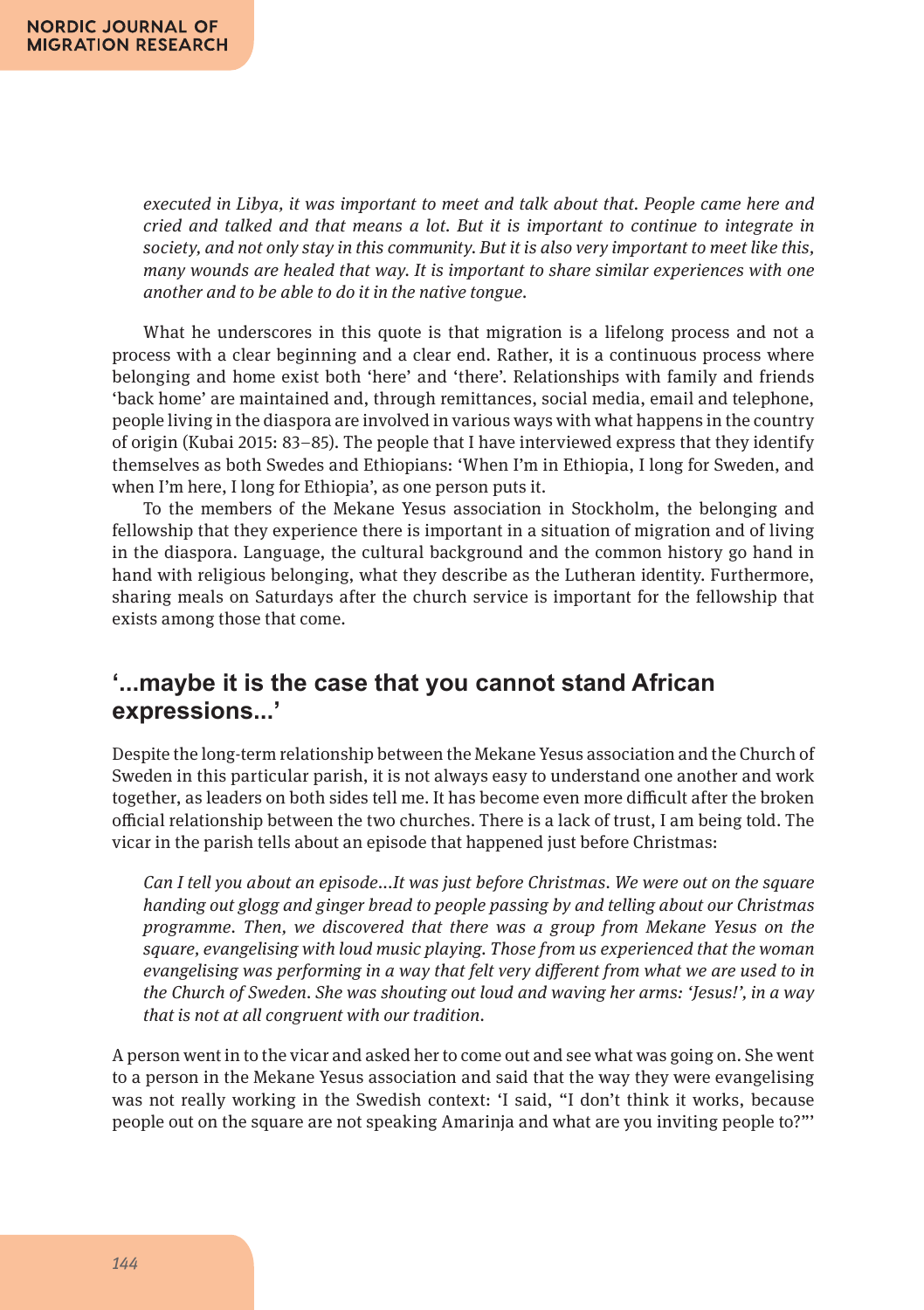'We want to tell people about Jesus', he said. 'Well, that's great', I said, 'we want to do that as well'.

The woman who evangelised out on the square later came to the vicar and asked to talk to her. They sat for 2 hours and talked about the situation that had occurred:

*She said: 'You must accept that we Africans think differently'. But I don't agree with that, because we also have Africans that come to our ordinary Sunday service. So, I said: 'I think we need to talk about how we express our faith and reflect upon what goes well in the Swedish society and how people that pass by on the square react. And also, that we are one church. If we instead go out and evangelise together, it gives a much stronger impression'. [...]But this woman repeated that 'maybe it is the case that you cannot stand African expressions'. It is good that she reminds me that that might be the case, or at least, that it can be interpreted that way. [*...*] The conversation ended with us praying together. And she also said that: 'I will try to act in a calmer way next time'. Because I said to her that I think you will be more successful if you act a bit calmer out on the square. 'And I would also like to know when you will be evangelising next time, not so that I can control you, but because it is good if people come and ask. A lot of things have to do with information, and there are cultural differences as well in relation to that. Maybe it sounds as if I am a very controlling person, but I am not really'.*

She ends with a little laugh and states that it is so easy to misunderstand one another and that a lot has to do with a lack of communication. The situation that is painted in this quote points at the practical and reflective diversity work that the employees in this parish are involved in. It is a practical situation that occurs out on the public square, which leads to a dialogue that illuminates polarised positions but also results in an effort of finding common ground, not least through the act of praying.

Studies of African migrant churches in Sweden show that the religious fellowship works so as to strengthen a religious identity, an identity anchored in spirituality, 'spiritual capital', which stands in contrast to the mainline churches in the country that are seen as being too liberal. The African churches resist the acceptance of gay marriages, homosexuality, sexual relations outside marriage, divorce and abortion (Alvarsson 2016: 185–186; Kubai 2014: 174– 176). Through the religious fellowship, they gain self-confidence that they also want to make visible in the public space, such as in the square (Knott 2016: 85–86; Kubai 2014: 184–185). The identity of being the 'real' Christians, in contrast to the liberalism of the majority of Christians in Sweden, is an important part of the identity construction (Alvarsson 2016: 186). The Swedish established churches, on the other hand, see the African churches as loud, charismatic and patriarchal, with a non-acceptable conservative theology in relation to, for instance, human sexuality and gender roles. The differences are experienced as being too big, therefore cooperation is unusual.

In this short example presented here, different opinions between the various actors involved arose regarding how the parish should present itself in the public space. The charismatic character of Mekane Yesus is a stumbling block for the Church of Sweden. Petros, one of the pastors in the Mekane Yesus association, states that the influence of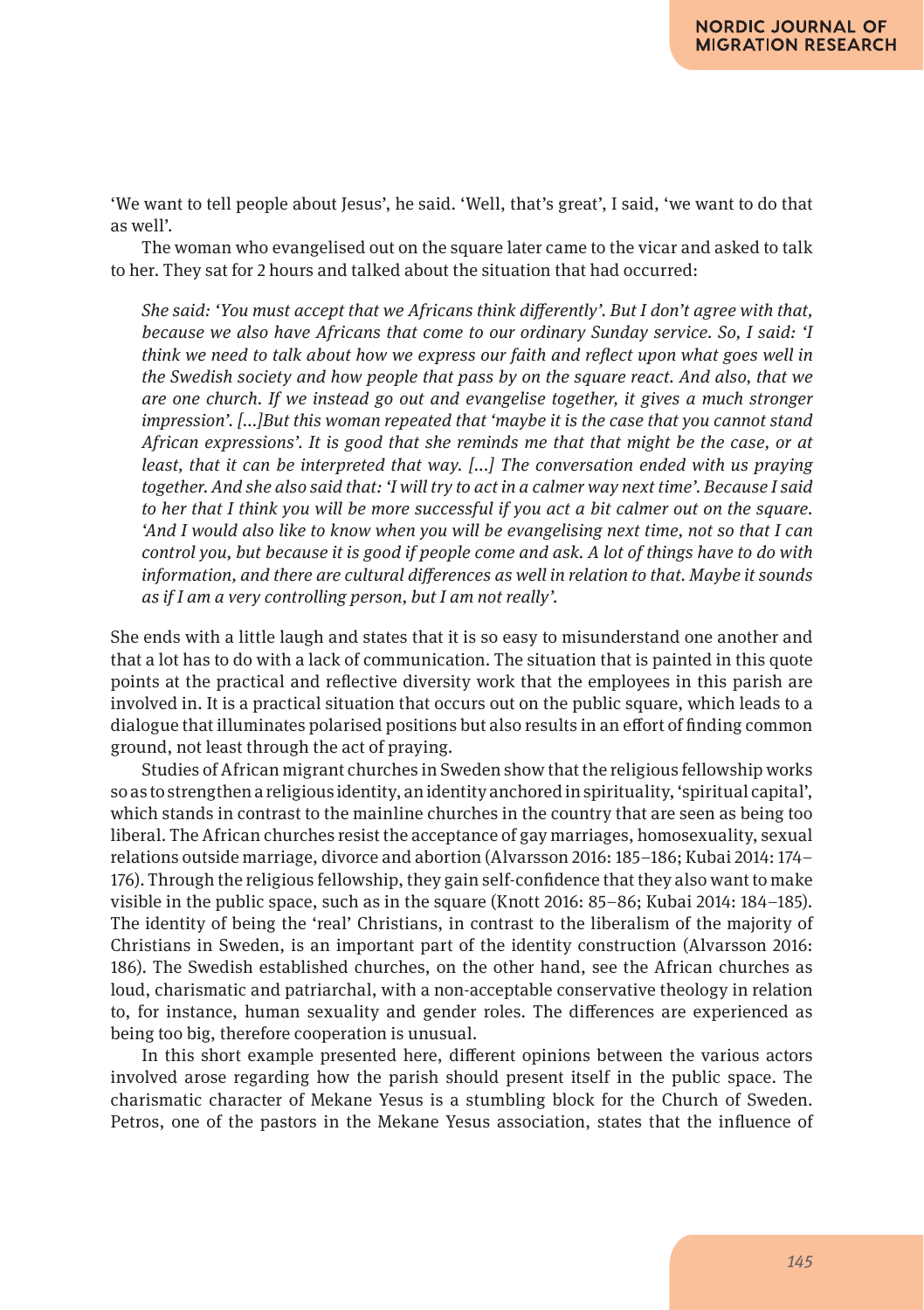Pentecostal and charismatic Christianity is strong in Mekane Yesus and that there are great difficulties for many of their members to feel at home in an ordinary Sunday service in the Church of Sweden.

But it also had to do with differences in terms of planning and performing different activities. This has also become clear in the planning and implementation of the Saturday school, which the Mekane Yesus association holds every Saturday for the children, while the adults celebrate their church service. One of the employees of the Church of Sweden has been involved in organising the Saturday school and in teaching the volunteers who are involved in the school. From the side of the Church of Sweden, this was an important step in order to get more involved in the activities of Mekane Yesus, to get to know the people that come there every Saturday and to get an insight into the culture and the theology of the association. This was seen as a way to reach the children and youth so that they would get more involved in the other activities of the church. The organising of the Saturday school is an example of how diversity work also is about creating order and to find forms of cooperation that everyone involved can agree upon. In this case, it was not an easy process, and there are differences among those involved when it comes to visions for the Saturday school, not least when it comes to expectations directed towards the children and youth.

The vicar expresses a hope that over time, Mekane Yesus will come closer to the Church of Sweden, both in theology and in practices. The employees also have expectations that many of the youth involved in Mekane Yesus, who are also taking part in other activities organised by the Church of Sweden, will get closer to the Church of Sweden and experience that the Church of Sweden, rather than Mekane Yesus, is their church. It has to do with integration, as they put it. The vicar expresses that the theological stance that Mekane Yesus takes on various issues is very problematic, and she also states that, for the youth, it would be much better if they would find the Church of Sweden to be their religious home rather than Mekane Yesus, which is hardly present in Sweden, apart from in this particular parish. However, from the Mekane Yesus point of view, belonging to Mekane Yesus – for its members – has to do with a strengthening of their identity, of connecting back to their land of origin, something that they also want their children to experience. It comes through in my interviews that several parents experience the Swedish society to be good in many ways, but it is also a dangerous society, and they oppose the liberal attitudes in relation to issues of morality, attitudes they mean that the Church of Sweden has also adopted. This goes in line with research among immigrant groups in the USA, where parents who have migrated from various countries often find the American society to be morally dangerous for their children (Rose Ebaugh & Saltzman Chafetz 2000: 431–435).

The vicar expresses that she understands the importance of the fellowship that the members of the Mekane Yesus association share:

*This Ethiopian group, in many ways, they are integrated in society. They have good jobs, at least many of them. For them, there are many bridges into the Swedish society. While, for us, [meaning Swedes in the Church of Sweden], this is about trying to integrate with this group, for them coming here is an opportunity to meet with people from their home*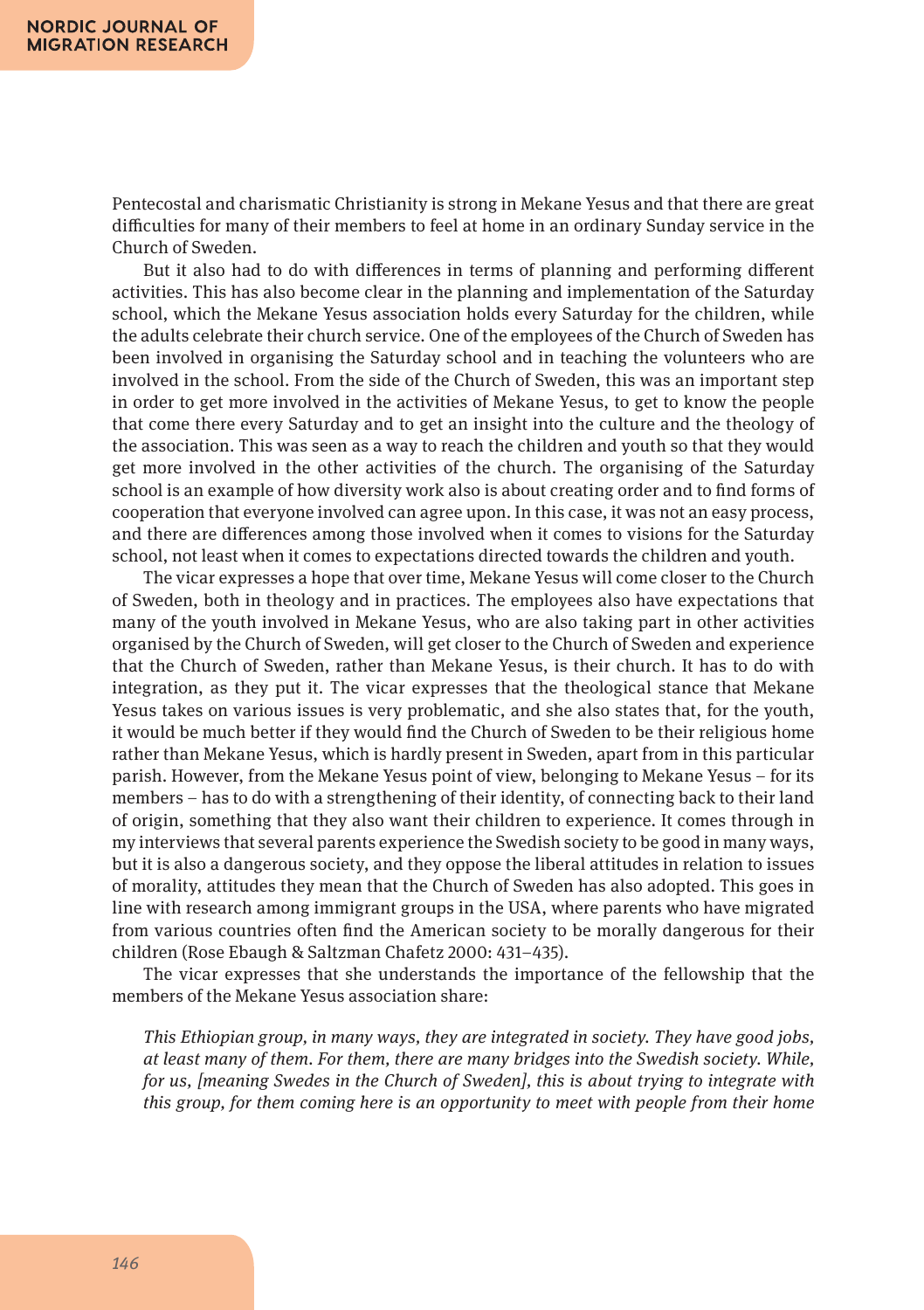*country, just like the Church of Sweden in London for instance, to come home for a short while.*<sup>4</sup>

She reflects upon possible ways forward:

*Is it practicable for the future to have different groups celebrating church services in different languages, or can we find other ways forward? We have tried to have our church service interpreted into different languages, but we have not been so successful with that. Maybe it is the case that the first generation [of immigrants] have such strong roots with their native language so that the second language can never compete with that when it comes to reaching the heart?*

She is a person who, for many years, has been involved in diversity work and in supporting asylum seekers and refugees. She is highly committed to the Church of Sweden becoming a more-inclusive and open church, and she has a lot of experience in this area. As a vicar and employee in the Church of Sweden, her identity is closely intertwined with the involvement with refugees and asylum seekers. At the same time, she states how difficult it is to really understand one another and how easy it is to end up in misunderstandings despite good intentions. She expresses both joy and frustration: 'I think it is so exciting and rewarding; at the same time, I get so tired over things that keep repeating themselves, difficulties when it comes to understanding one another'. She ends by stating that diversity work probably demands much more time and effort than she and her colleagues have at their disposal.

# **Conclusions**

The case presented in this article illuminates post-colonial church relations and how these relations are manifested in various ways in the local arena. The case furthermore shows that long, deep-seated relations matter; it is more difficult to end a relationship that goes a long way back and that involves both shared and contested memories as well as personal relations.

The article illuminates several questions that established churches in Europe are currently facing: What does it mean to say that one is open for diversity? What does that openness mean when it comes to differences? And where are the lines drawn? What is negotiable and what is not? As the article shows, the differences that come to the fore are about ways of communicating, ways of expression, ways of worship, ways of evangelising, but also about theological differences and different expectations from one another. While the employees in this particular parish are consciously striving to be a church that is open for the cultural and religious diversity in this suburb – which is an important part of their identity as a church and as employees in the Church of Sweden – situations occur, such as the one described out on the square, where misunderstandings come to the fore. Stereotypes are also being reinforced in various ways. The parish is  $-$  for instance  $-$  collecting and transferring money for children's education in Ethiopia. This project, as important as it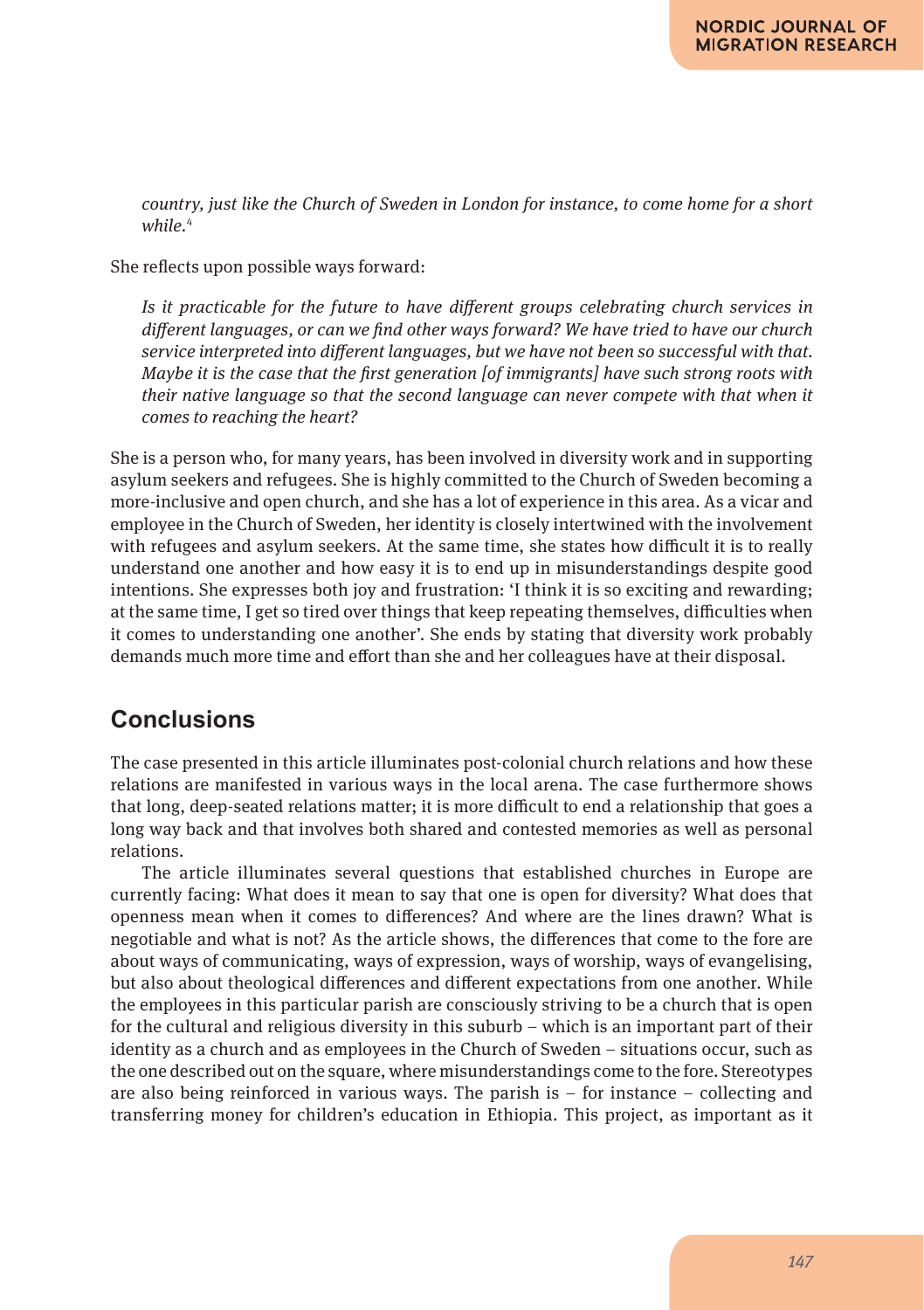is, mirrors the colonial times in many ways, with help coming from the North to help the poor and needy African children, while the episode out on the square echoes stereotypes of loud and dancing Africans. Positions from the colonial past are being repeated but also challenged to some extent. Returning to Connor (2014: 72–76), the charismatic character of Mekane Yesus is, in the context of the Church of Sweden, a barrier to integration, while adaptation to the Church of Sweden's theology and 'style' would probably function as a bridge to integration.

While the vicar in the parish expresses that she hopes for more integration with the Mekane Yesus association and that they would get theologically closer to the Church of Sweden, the ethnographic material rather shows that for members of Mekane Yesus, it is the sense of belonging and the fellowship that they experience that are the reasons why they come to this particular parish. There they can speak in their language, sing their songs, share their stories and transfer what they see to be a morally correct Christianity, a 'true Christianity', as well as cultural belonging, to their children. Ethnicity is downplayed due to the political tensions that come with that; rather, it is the common Christian/Lutheran and cultural heritage that is being emphasised in various ways. However, under the surface of things, the Mekane Yesus association is also a 'contested space' (Frederiks 2016: 17) between the generations, where youth question their parents' views on  $-$  for instance  $$ homosexuality.

Despite differences and difficulties in cooperating and understanding one another, leaders from both Mekane Yesus and the Church of Sweden want to continue the relationship. To use Ahmed's (2012: 174–175) image of diversity work as transforming walls into tables, this is what they are trying to do. In the case of the woman evangelist and the vicar, the wall was transformed into a table, and it was possible to sit down, talk and try to understand one another. Power dynamics come to the fore in this conversation, and the act of praying was one way to find a way forward. Religious practices have the potential to enable continued dialogue, despite deep-seated differences. The prayer in this example opened up a 'space for change' (Knott 2016: 74), although what the outcome would be remained unclear.

The leadership of the Church of Sweden and Mekane Yesus respectively express that the fact that both churches belong to the worldwide Lutheran fellowship is enabling for the future. From the side of Mekane Yesus, they express a wish that the Church of Sweden would be more curious to learn about other Lutheran churches that are coming to Sweden. Their experience is that there is a great interest when it comes to international partner relations with churches in the so-called South, but when these churches come closer geographically, as in the case of the Mekane Yesus, the interest fades. The differences that are exciting at a distance come inconveniently close when they even end up in the same church building, as in the case presented in this article. Also, when church relations are at a distance, they often involve the transfer of money to various aid projects, and in that situation, the roles of the parties are given, in comparison to the roles described in this article.

What comes out strongly in the ethnographic material for this study is that what is considered to be Lutheran among the employees of the Church of Sweden is strongly rooted in a Swedish political context that emphasises gender equality and liberal values on various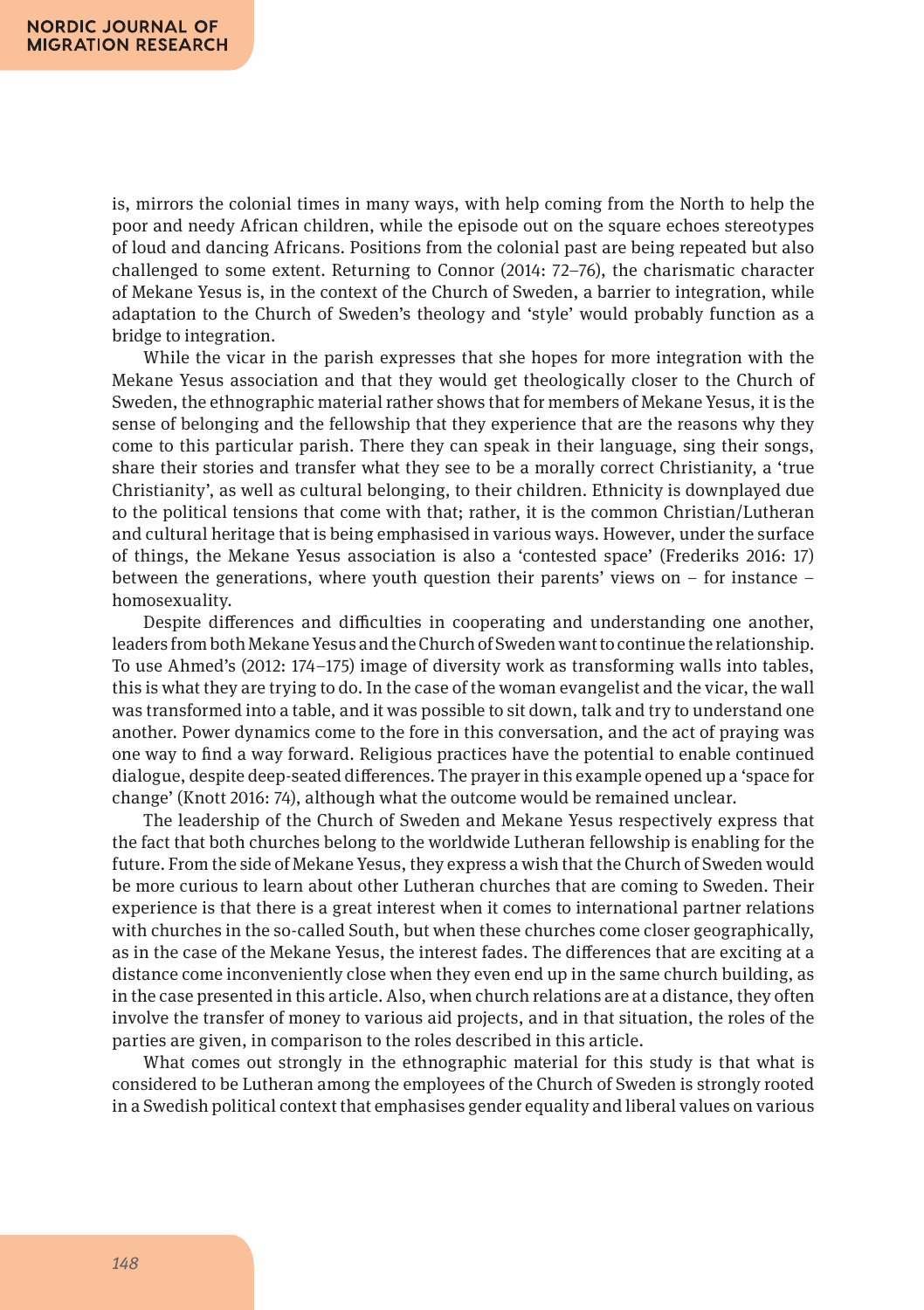issues (Blåder 2015: 9), and similarly, the Lutheran identity expressed in the context of Mekane Yesus is to the same extent characterised by the cultural and political context that it comes from. Thus, when looking under the surface of the concept of 'Lutheran identity', it is clearly the case that it is a deeply contextual concept, where the Christian faith and conviction are closely connected to various historical, political, social and cultural factors.

# **Notes**

- 1. The study was published in 2016 as *En bra plats att vara på*, Artos Academic, Skellefteå.
- 2. In Swedish: '"*Framtiden bor hos oss*'.
- 3. Other Ethiopian/Eritrean churches in Sweden are Orthodox churches, as well as various Pentecostal and Charismatic churches.
- 4. The Church of Sweden is present in 40 countries, with local parishes for Swedes living abroad.

# **References**

- Adogame, A (2013), *The African Christian diaspora*, Bloomsbury, London, New Delhi, New York, Sydney.
- Adogame, A & Weissköppel, C 2005, 'Introduction', in *Religion in the context of African migration*, Bayreuth African Studies Series, No. 75, eds. A Adogame & C Weissköppel, Breitinger, Bayreuth, pp. 1-22.
- Ahmed, S 2012, *On being included*, Duke University Press, Durham, London.
- Alvarsson, J-Å 2016, 'Afrikanska pentekostaler i Sverige. Kyrkans roll i skapandet av en ny identitet', in *Kristne migranter i Norden*, eds. A Aschim, O Hovdelien & H Kringleboth Sødal, Portal Akademisk, Kristiansand, pp. 175-189.
- Aschim, A, Hovdelien, O & Kringleboth Sødal, H (eds.) 2016, *Kristne migranter i Norden*, Portal Akademisk, Kristiansand.
- Blåder, N 2015, *Lutheran tradition as heritage and tool*, Church of Sweden Research Series, Volume 11, PICKWICK Publications, Eugene, Oregon.
- Bromander, J 2005, *Medlem i Svenska kyrkan*, Verbum, Stockholm.
- Connor, P 2014, *Immigrant faith*, New York University Press, New York, London.
- Frederiks, M 2016, 'Religion, migration, and identity', in *Religion, migration, and identity*, eds. M Frederiks & D Nagy, Brill, Leiden, Boston, pp. 9-29.
- Frederiks, M & Nagy, D (eds.) 2016, *Religion, migration, and identity*, Brill, Leiden, Boston.
- Gebremedhin, E 1997, 'Religious and cultural elements as generators of contact and conflict among Swedes and Ethiopian and Eritrean Refugees'. Paper prepared for *the 22nd ATEE Annual Conference 26th to 30th August 1997*, Macerata, Italy.
- Gebremedhin, E 2008, 'The Ethiopian Evangelical Church Mekane Yesus under Marxist Dictatorship', in *Changing relations between churches in Europe and Africa*, eds. K Kunter & JH Schjörring, Harrassowitz Verlag, Wiesbaden, pp. 89-108.